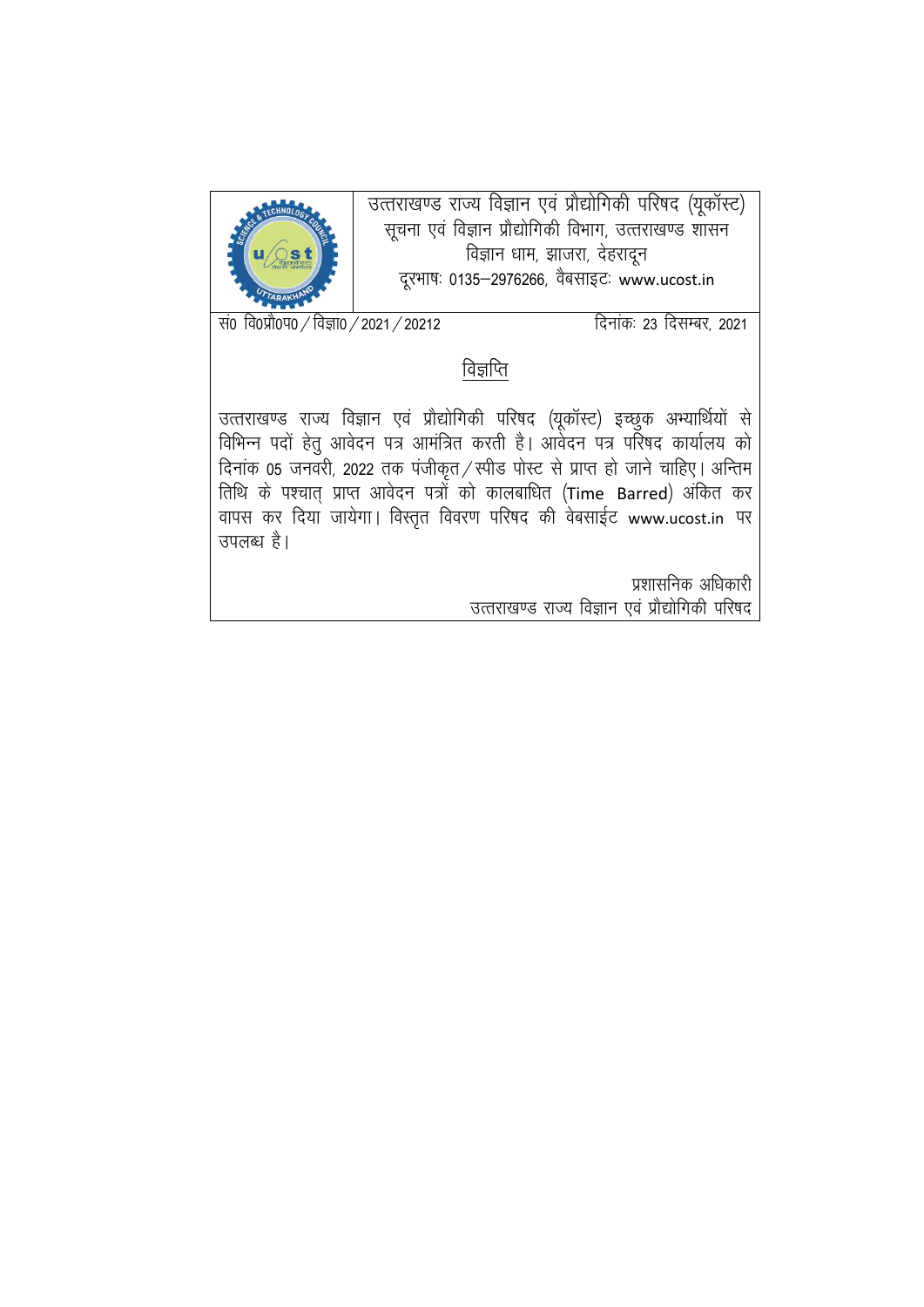

## उत्तराखण्ड राज्य विज्ञान एवं प्रौद्योगिकी परिषद (युकॉस्ट) सूचना एवं विज्ञान प्रौद्योगिकी विभाग, उत्तराखण्ड शासन विज्ञान धाम, झाजरा, देहरादून दूरभाषः 0135–2976266, वैबसाइटः www.ucost.in

# विज्ञप्ति

# अ) विज्ञान एवं प्रौद्योगिकी परिषद अन्तर्गत स्वीकृत पदों हेत्

उत्तराखण्ड राज्य विज्ञान एवं प्रौद्योगिकी परिषद (युकॉस्ट) इच्छुक अभ्यर्थियों से निम्नलिखित पदों को भरे जाने हेतु आवेदन पत्र आमंत्रित करती है -

| क्र0 | पद विवरण          | पदों की | लेवल / वेतनमान            | भर्ती का स्रोत             |
|------|-------------------|---------|---------------------------|----------------------------|
| सं0  |                   | सख्या   |                           |                            |
|      | वैज्ञानिक अधिकारी | 01      | 15600–39100 ग्रेड पे 5400 | सीधी भर्ती / प्रतिनियुक्ति |
|      | (अन्0 जाति)       |         |                           | अथवा संविदा द्वारा         |
|      | कूल पद            | 01      |                           |                            |

### **Educational Qualification and Experience**

| <b>Scientific Officer</b> | विज्ञान विषय में परास्नातक स्तर पर 55% अंकों के साथ सम्बन्धित क्षेत्र में |
|---------------------------|---------------------------------------------------------------------------|
| (वैज्ञानिक अधिकारी)       | । पी0एच0डी0 अथवा 60% अंकों सहित एम0टेक0 इंजीनियरिंग अथवा                  |
|                           | बी0टेक0 / बी0एस0सी0 के साथ 05 वर्ष का वैज्ञानिक सहायक / कनिष्ठ वैज्ञानिक  |
|                           | अधिकारी के पद का अनुभव या समक्षक योग्यता।                                 |

# ब) विज्ञान एवं प्रौद्योगिकी विभाग, भारत सरकार द्वारा वित्त पोषित पद हेतु

उत्तराखण्ड राज्य विज्ञान एवं प्रौद्योगिकी परिषद (यूकॉस्ट) इच्छुक अभ्यर्थियों से संविदा / प्रतिनियुक्ति (Deputation) के आधार पर निम्नलिखित पदों को भरें जाने हेतू आवेदन पत्र आमंत्रित करती है –

| क्र0स0 | पद विवरण                 | पदो की संख्या | लेवल ⁄ वेतनमान            |
|--------|--------------------------|---------------|---------------------------|
|        | वरिष्ठ वैज्ञानिक अधिकारी | 01            | 15600-39100 ग्रेड पे 6600 |
| 2      | वैज्ञानिक अधिकारी        | 03            | 15600-39100 ग्रेड पे 5400 |
| 3      | तकनीकी सहायक             | 01            | 9300-34800 ग्रेड पे 4600  |
|        | कल पद                    | 05            |                           |

#### **Educational Qualification and Experience**

| Senior Scientific Officer  | <b>Essential Qualification:</b>                                                          |  |  |
|----------------------------|------------------------------------------------------------------------------------------|--|--|
| (वरिष्ठ वैज्ञानिक अधिकारी) | Master's Degree in Natural/Agricultural Sciences or Bachelor's                           |  |  |
|                            | Degree in Engineering/Technology/Medicine from a recognised<br>University or equivalent. |  |  |
|                            |                                                                                          |  |  |